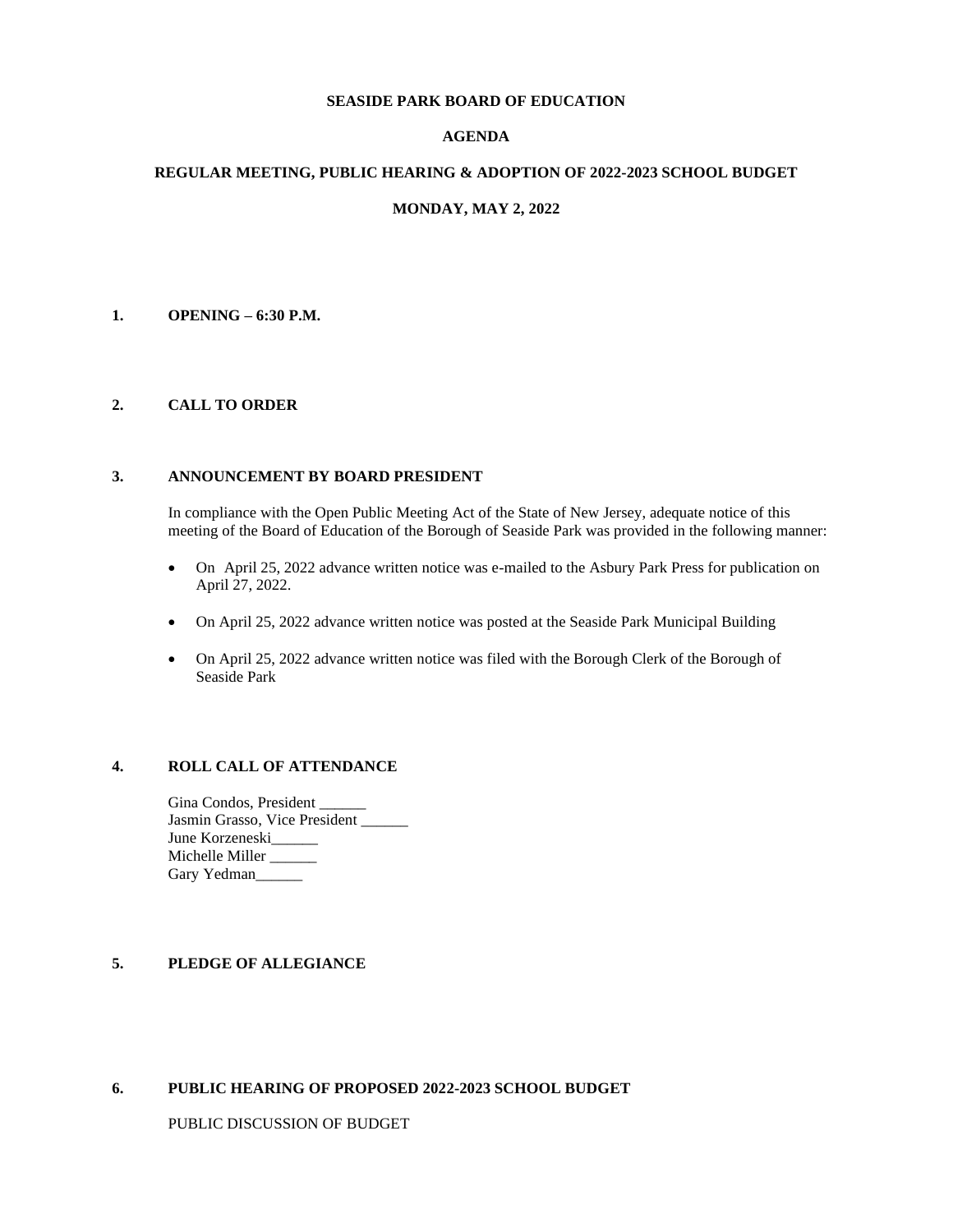# **7. APPROVAL OF MINUTES OF PREVIOUS MEETING**

RESOLVED, That the Board of Education approve the minutes of the following meeting as prepared by the Board Secretary:

March 21, 2022 – Regular Meeting & 2022-2023 Tentative Budget Adoption

ROLL CALL: Gina Condos, President \_\_\_\_\_\_ Jasmin Grasso, Vice President June Korzeneski Michelle Miller \_\_\_\_\_\_ Gary Yedman\_\_\_\_\_\_

### **8. COMMUNICATIONS**

• Letter dated April 4, 2022 from Mayor Peterson

# **9. PUBLIC COMMENTS ON AGENDA ITEMS**

## **10. RESOLUTIONS**

### **A. CONFIRMATION FOR USE OF BUILDING**

RESOLVED, That the Board of Education confirmed use of the library by the Seaside Park Garden Club for the purpose of a meeting on Thursday, April 14, 2022 at 1:00 P.M.

# **B. AUTHORIZATION FOR USE OF BUILDING**

RESOLVED, That the Board of Education authorize use of the Multi-Purpose Room by Mary-Ann Barranger for the purpose of Zumba classes on Mondays and Wednesdays between the hours of 8:00 A.M. and 9:30 A.M. during the months of June, July and August 2022.

### **C. AUTHORIZATION FOR USE OF BUILDING**

RESOLVED, That the Board of Education authorize use of the school by the Lakewood Police Department for the purpose of K-9 training on Wednesday, May 4, 2022 between the hours of 11:00 A.M. and 5:00 P.M.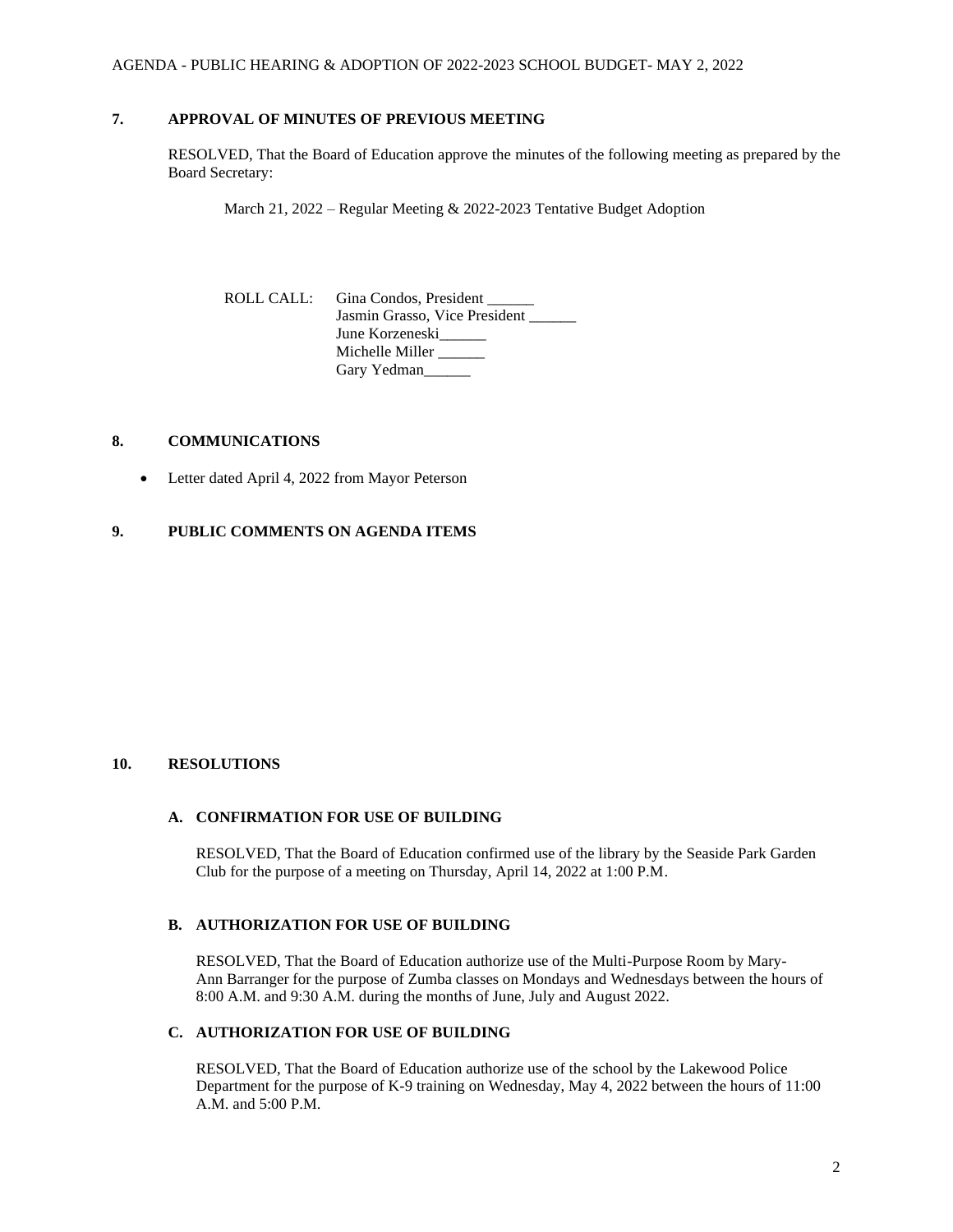# **D. CONFIRMATION OF 2021–2022 PURCHASE ORDERS**

RESOLVED, That the Board of Education confirm the following 2021-2022 purchase orders in the various categories and amounts shown for a total of \$80,709.82

| $P.O. \#$ | VENDOR                  | <b>DESCRIPTION</b>         | <b>ACCOUNT</b> | <b>AMOUNT</b> |
|-----------|-------------------------|----------------------------|----------------|---------------|
| 2022-133  | Ricoh, USA              | Copier Lease               | 11-999-230-530 | 158.12        |
| 2022-134  | Hulsart & Co            | Audit                      | 11-999-230-332 | 6,300.00      |
| 2022-135  | JCP&L                   | Electricity                | 11-999-262-622 | 502.68        |
| 2022-136  | Berry, Sahradnik et al  | <b>Legal Services</b>      | 11-999-230-331 | 80.48         |
| 2022-137  | <b>CBIZ</b> Insurance   | Insurance                  | 11-999-262-520 | 126.00        |
| 2022-138  | Universal Janitorial    | Maintenance Supplies       | 11-999-262-610 | 235.50        |
| 2022-139  | Elizabeth D'Aloisio     | Antivirus Renewal          | 11-999-230-890 | 95.95         |
| 2022-140  | <b>Action Glass</b>     | Repair                     | 11-999-261-420 | 96.30         |
| 2022-141  | <b>NJNG</b>             | Gas Delivery               | 11-999-262-621 | 1,190.45      |
| 2022-142  | For Shore Weed          | <b>Outside Maintenance</b> | 11-999-261-420 | 424.00        |
| 2022-145  | <b>Amazon Business</b>  | General Admin Supplies     | 11-999-230-610 | 28.50         |
| 2022-146  | Johnson Controls        | Fire Alarm Monitoring      | 11-999-261-420 | 284.88        |
| 2022-147  | <b>CIT</b>              | Phone System               | 11-999-230-530 | 103.65        |
| 2022-148  | <b>Toms River BOE</b>   | Tuition Regular Jan/Feb    | 11-999-270-513 | 13,799.80     |
| 2022-148  | <b>Toms River BOE</b>   | Tuition Spec Ed Jan/Feb    | 11-999-100-562 | 19,420.50     |
| 2022-148  | Toms River BOE          | Transportation Jan/Feb     | 11-999-270-513 | 1,346.76      |
| 2022-149  | ADP                     | <b>Payroll Processing</b>  | 11-999-230-339 | 324.49        |
| 2022-150  | <b>Twin Rocks Water</b> | <b>Water Delivery</b>      | 11-999-230-610 | 9.59          |
| 2022-151  | Verizon                 | Phone Service              | 11-999-230-530 | 151.19        |
| 2022-152  | Lavallette BOE          | <b>Tuition Regular</b>     | 11-999-100-561 | 14,961.35     |
| 2022-153  | JCP&L                   | Electricity                | 11-999-262-622 | 471.24        |
| 2022-154  | <b>NJNG</b>             | Gas Delivery               | 11-999-262-621 | 665.32        |
| 2022-155  | <b>MGL</b> Printing     | General Admin Supplies     | 11-999-230-339 | 103.00        |
| 2022-156  | Berry, Sahradnik et al  | Legal Services             | 11-999-230-331 | 259.20        |
| 2022-157  | Ozane                   | Pest Control               | 11-999-260-420 | 210.00        |
| 2022-160  | <b>Brick Twp BOE</b>    | Tuition- Sept-March        | 11-999-100-561 | 20,360.87     |

| ROLL CALL: Gina Condos, President |
|-----------------------------------|
| Jasmin Grasso, Vice President     |
| June Korzeneski                   |
| Michelle Miller                   |
| Gary Yedman                       |
|                                   |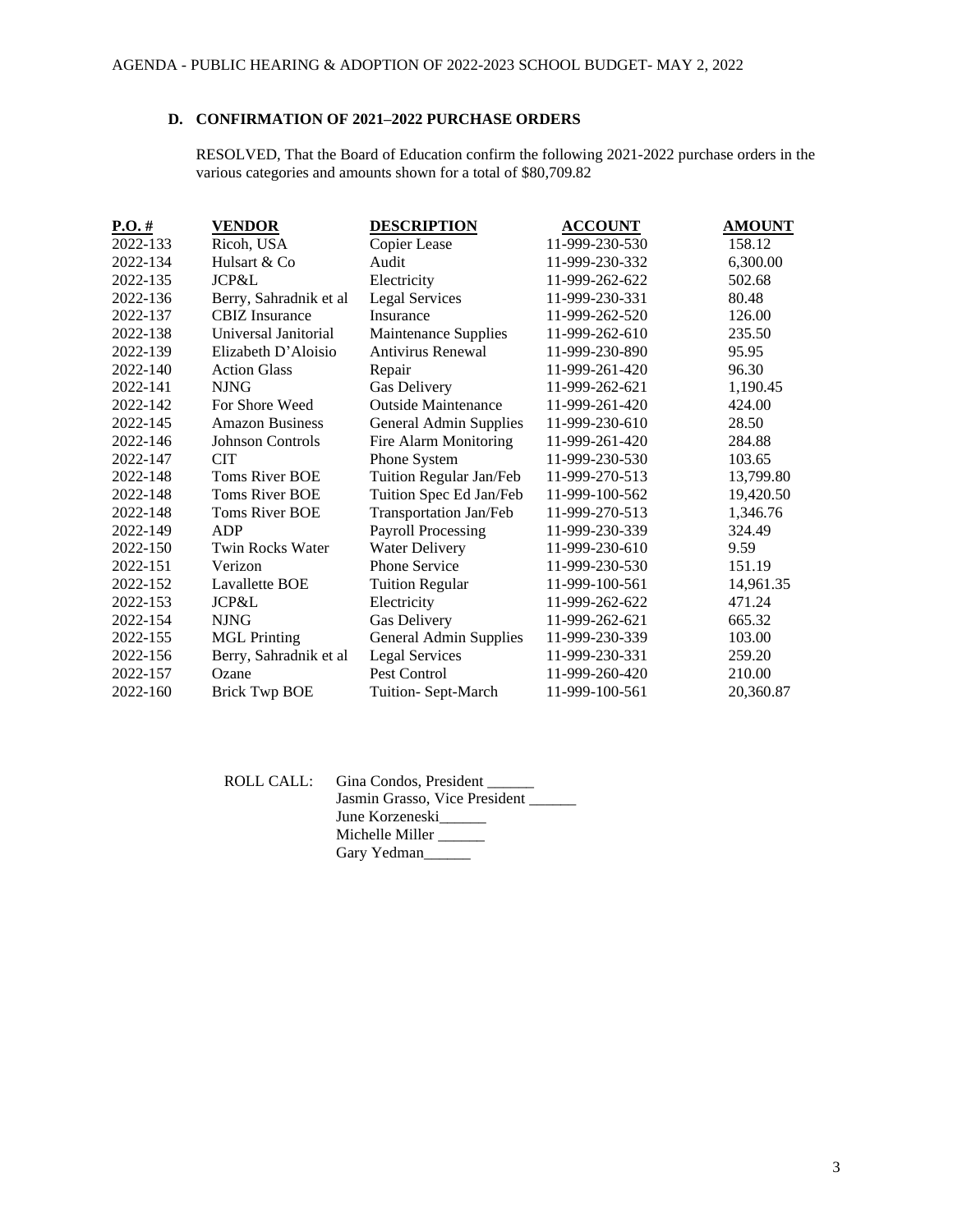### **11. SCHOOL BUSINESS ADMINISTRATOR REPORT – Mr. Barry Parliman**

## **A. ADOPTION OF 2022-2023 SCHOOL BUDGET**

BE IT RESOLVED, That the Board of Education of the Borough of Seaside Park adopt the 2022-2023 School Budget as submitted to the Ocean County Superintendent of Schools as follows:

|                                      | General<br>Fund | Special<br>Revenues | Debt<br>Service | Total     |
|--------------------------------------|-----------------|---------------------|-----------------|-----------|
| 2022-2023 Total Expenditures         | 1,580,709       | $\boldsymbol{0}$    | $\theta$        | 1,580,709 |
| Less Anticipated Revenue             | 1,168,819       | $\theta$            | $\theta$        | 1,168,819 |
| Total to Be Raised                   | 411,890         | $\theta$            | $\theta$        | 411,890   |
| Gina Condos, President<br>ROLL CALL: |                 |                     |                 |           |

Jasmin Grasso, Vice President \_\_\_\_\_\_ June Korzeneski\_\_\_\_\_\_ Michelle Miller \_\_\_\_\_\_\_ Gary Yedman\_\_\_\_\_\_

### **B. AUTHORIZATION REQUEST FOR DISTRICT TAXES FOR CURRENT EXPENSE**

RESOLVED, That the amount of district taxes, requirements needed to meet the 2022-2023 obligations of this Board is \$411,890.00. The governing body of the Borough of Seaside Park is hereby requested to place in the hands of the Treasurer of School Monies the following: \$137,297.00 by August 1, 2022, \$137,297.00 by December 1, 2022 and \$137,296.00 by April 1, 2023.

ROLL CALL: Gina Condos, President \_\_\_\_\_\_ Jasmin Grasso, Vice President June Korzeneski Michelle Miller \_\_\_\_\_\_ Gary Yedman\_\_\_\_\_\_\_

### **C. APPROVAL OF FINANCIAL REPORTS**

RESOLVED, That the Board of Education accept and file the following financial reports for the period ending February 28, 2022 & March 31, 2022; copy to follow in the minutes of this meeting:

- Secretary's Report of Expenditures
- Treasurer of School Monies Report

ROLL CALL: Gina Condos, President \_\_\_\_\_\_ Jasmin Grasso, Vice President June Korzeneski\_\_\_\_\_\_ Michelle Miller \_\_\_\_\_\_\_ Gary Yedman\_\_\_\_\_\_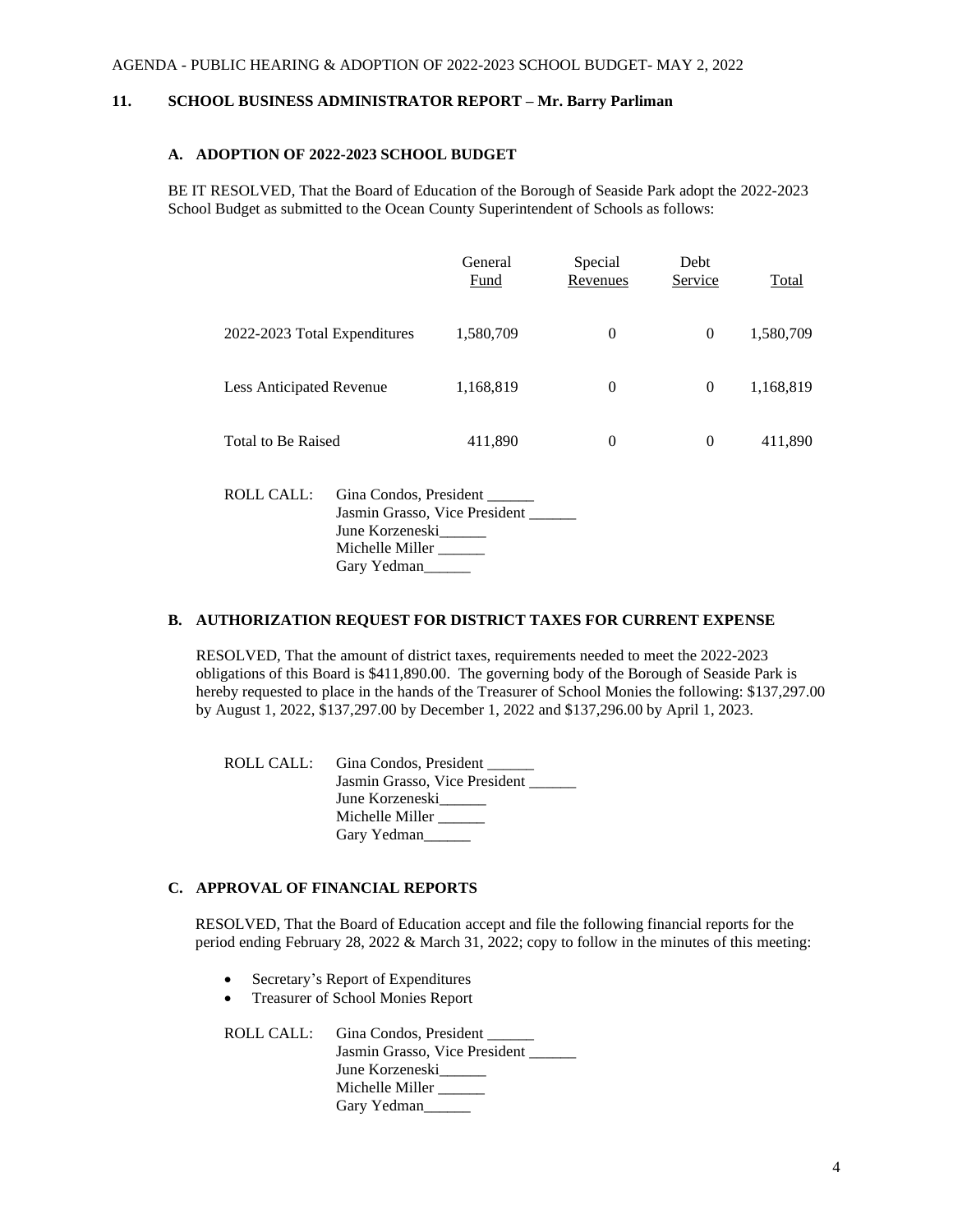## **D. APPROVAL OF BUDGET LINE-ITEM REPORT**

RESOLVED, That the Board of Education, pursuant to N.J.A.C. 6:20-2.113(e)\*, do hereby certify that as of February 28, 2022 and March 31, 2022, after review of the Secretary's monthly financial reports (appropriations section) and upon consultation with the appropriate district officials, that to the best of our knowledge no major account or fund has been over expended in violation of N.J.A.C. 6:20-2.12(b)\* and that sufficient funds are available to meet the district's financial obligations for the remainder of the fiscal year.

ROLL CALL: Gina Condos, President Jasmin Grasso, Vice President \_\_\_\_\_\_ June Korzeneski\_\_\_\_\_\_ Michelle Miller \_\_\_\_\_\_ Gary Yedman

### E. **CAPITAL RESERVE WITHDRAWAL**

RESOLVED, That the Seaside Park Board of Education approve the withdrawal of \$44,117.00 out of Capital Reserve for Emergency Security repairs and improvements.

ROLL CALL: Gina Condos, President Jasmin Grasso, Vice President \_\_\_\_\_\_ June Korzeneski\_\_\_\_\_\_ Michelle Miller \_\_\_\_\_ Gary Yedman

### **12. PAYMENT OF BILLS**

RESOLVED, That the Board of Education authorize payment of the bills as shown on the bill list dated May 2, 2022, when signed by a majority of the members, in the total amount of \$93,623.53.

ROLL CALL: Gina Condos, President \_\_\_\_\_\_ Jasmin Grasso, Vice President June Korzeneski\_\_\_\_\_\_ Michelle Miller \_\_\_\_\_\_ Gary Yedman\_\_\_\_\_

## **13. ANNOUNCEMENTS**

Monday, July 11, 2022 – Regular Meeting – 6:30 P.M.

# **14. BOARD COMMENTS**